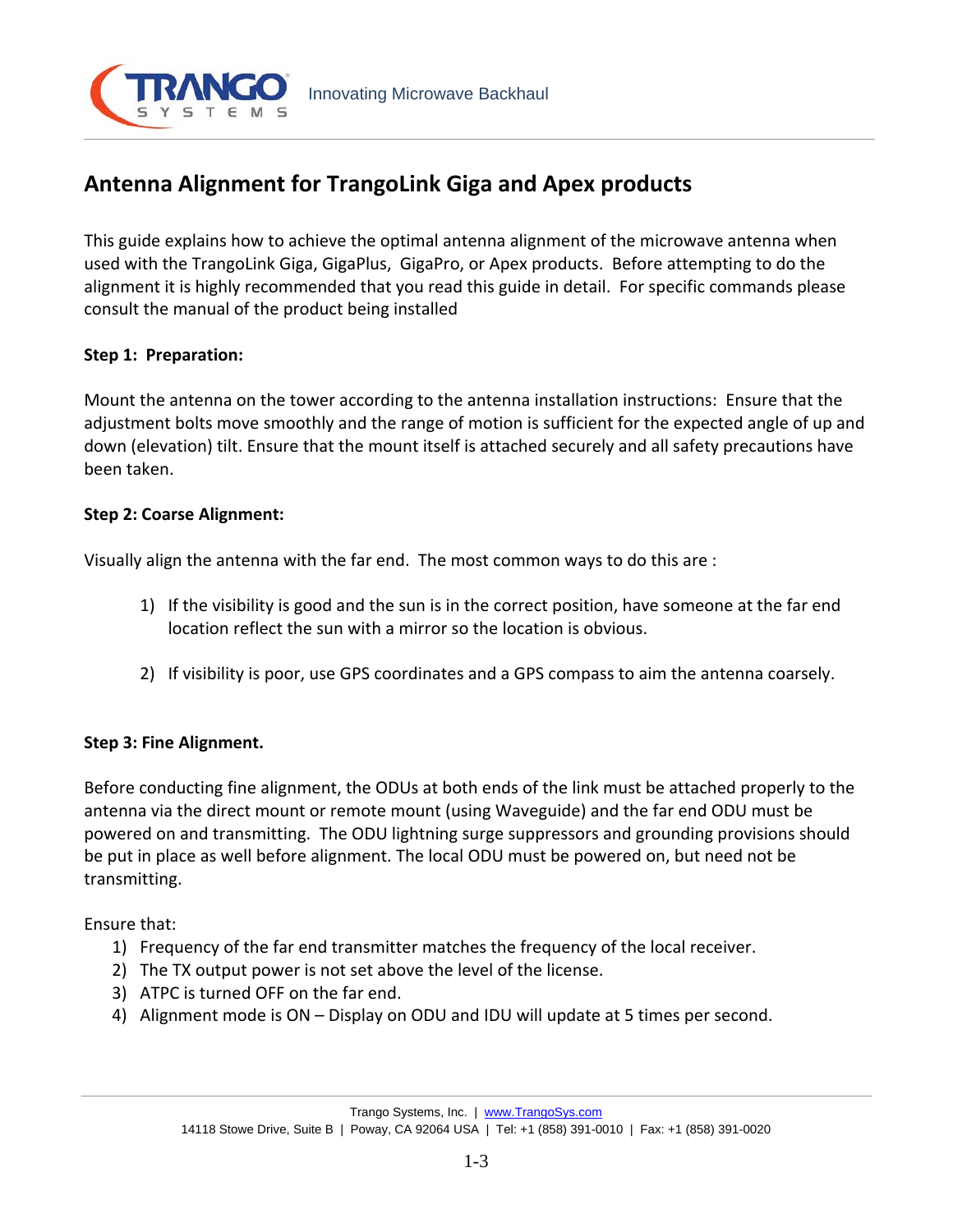

#### **FINE ALIGNMENT PROCEDURE**

- 1) Adjust the azimuth over a 30 degree sweep by turning the adjustment bolt in increments of  $1/10<sup>th</sup>$  turn to avoid missing the main lobe. When the highest signal has been found for azimuth, repeat for the elevation adjustment.
- 2) Turn the local transmitter on to allow alignment at the far end.
- 3) Move to the far end of the link and repeat step 1.
- 4) Lock down the antenna so no further movement can occur.
- 5) Install the antenna side struts supplied with the antenna.
- 6) Verify the RSSI remains the same and is within 2‐4 dB of the expected levels.
- 7) Check the ODU connector seals.
- 8) Turn alignment mode OFF
- 9) The alignment is complete.

## **MSE BASED ALIGNMENT**

Since the beamwidth of most microwave antennas is below 2 degrees (about the width of a thumb at arms length), and the sidelobes and patterns of high performance antennas are very low (< ‐25 dB), it can be difficult to acquire the signal at all until the main beam pattern is lined up. In addition, the RSSI detectors of the radios have a usable range that varies by model as follows:

| Model                 | <b>MAX RSSI</b> | <b>MIN RSSI</b> |
|-----------------------|-----------------|-----------------|
| HP ODUS:              | $-15$ dBm       | -90 dBm         |
| Apex Models:          | -30 dBm         | -70 dBm         |
| GigaXX-ODU-XX models: | -30 dBm         | -60 dBm         |

To assist in the alignment process, the MSE of the radio can also be used to conduct alignment until the RSSI is within the range above.

To perform MSE based alignment, follow this procedure:

- 1) Set the speed and modulation on both ends to the lowest channel bandwidth possible (depends on model) and the modulation to QPSK. This will allow the radio to lock at the lowest signal level possible.
- 2) Conduct the alignment as described above, but instead of aligning using the RSSI, look at the MSE of the radio through telnet or console session and watch the variation as the antenna is being adjusted. This can be done by running the *linktest 99* command which will continuously report the lock status, RSSI, and MSE in 1 second intervals. Look for the lock to go to "1" first, then for the MSE absolute value to increase as the alignment is improved. The RSSI may not be